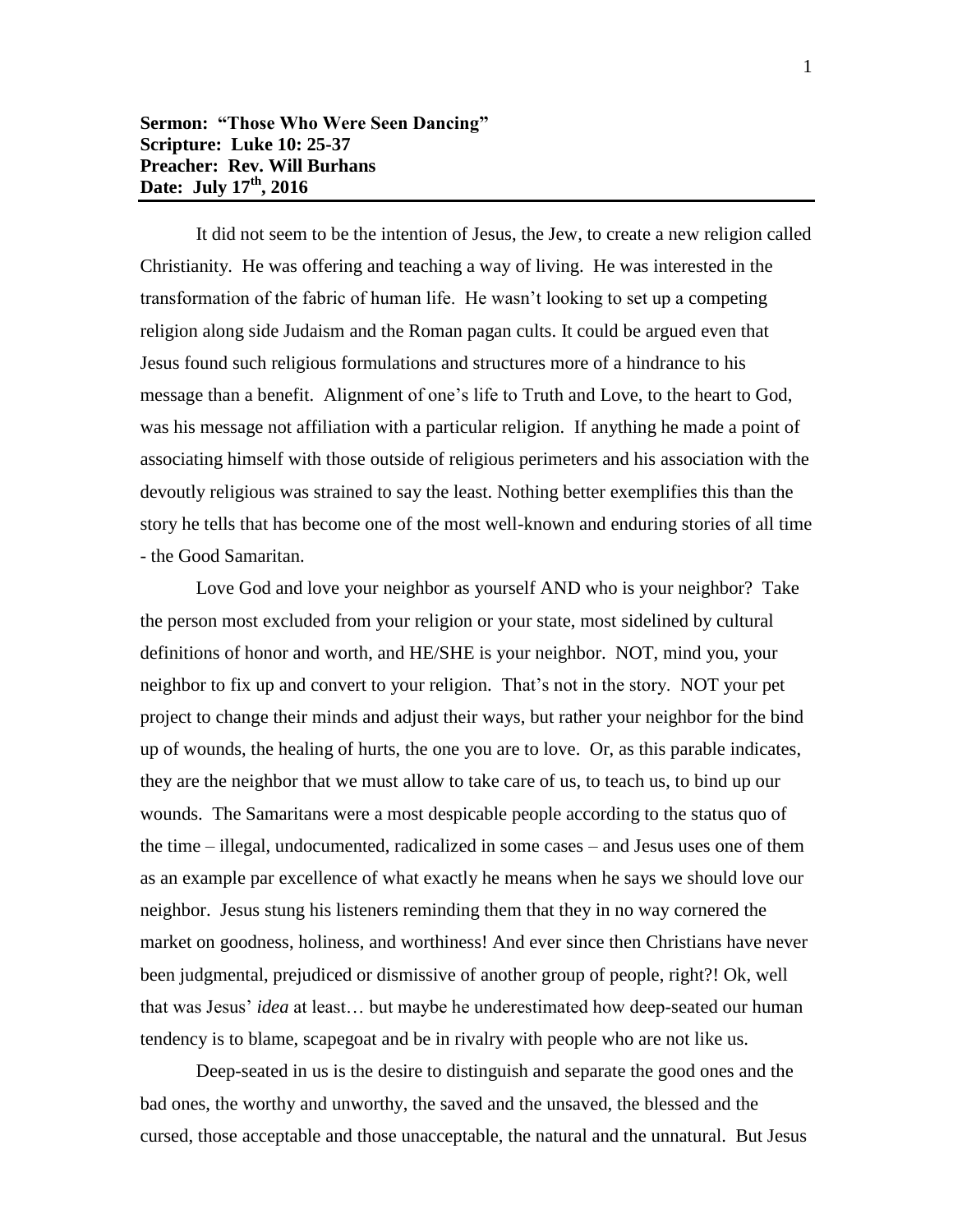believed, apparently, that even deeper within us was God's image and throughout the gospels he continually pointed his listeners to this deeper image within out of which comes not judgment and condemnation, fear and violence but love and acceptance, nonjudgment and non-violence; that deep place that a Hindu might find through his ecstatic dance or a Muslim through her Ramadan fast or a Christian by taking communion with his community or a Buddhist through her meditation. Whether they are Christian or Hindu or Sufi matters little… and we know this because Jesus went out of his way to indicate that it mattered little whether one was a Samaritan, a Jew, a Roman Centurion, a peasant or emperor. God is the God of all. Such affiliations with human-formed strictures and structures are beside the point. God does not care.

Jesus is clear about this.

Jesus' followers, on the other hand, not so much.

You might remember a number of years ago a Hindu man was invited to open the senate with a prayer and three Christian protestors attended and yelled out during his prayer "no lord but Jesus Christ" and something about Hinduism being an abomination. An abomination: The same word actually that many of Jesus' fellow Jews of his time would use for the Samaritans. Those people who yelled out on the floor of the senate would have been scandalized by Jesus. He would have talked today about the Good Muslim or the Good Hindu or the good illegal immigrant as an example for us Christians to follow and many Christians would stand up and walk away from him. But this is not surprising for Jesus and Christianity are not one and the same thing. Jesus Christ cannot be contained in the narrow, limited and at times dangerous confines that we've built for him in this religion and we must ever be on guard lest we worship our religion and our own formulation of who God is instead of the true God.

One of the questions that surfaces understandably in these days of religious extremist activity is: does religion in fact create more problems than it solves? Is religion the source of our problems or another vehicle for them? As a commentator on NPR asked a few nights ago – is it Islam that breeds violent extremists or violent extremists who use Islam for their purposes. I am skeptical that eliminating religion out of the human equation would eliminate human sinfulness, violence and extremist behavior. We'd just find another excuse for our violence, wouldn't we? Nor did Jesus recommend we do away with religion altogether. Jesus only asked in so many words if our religious